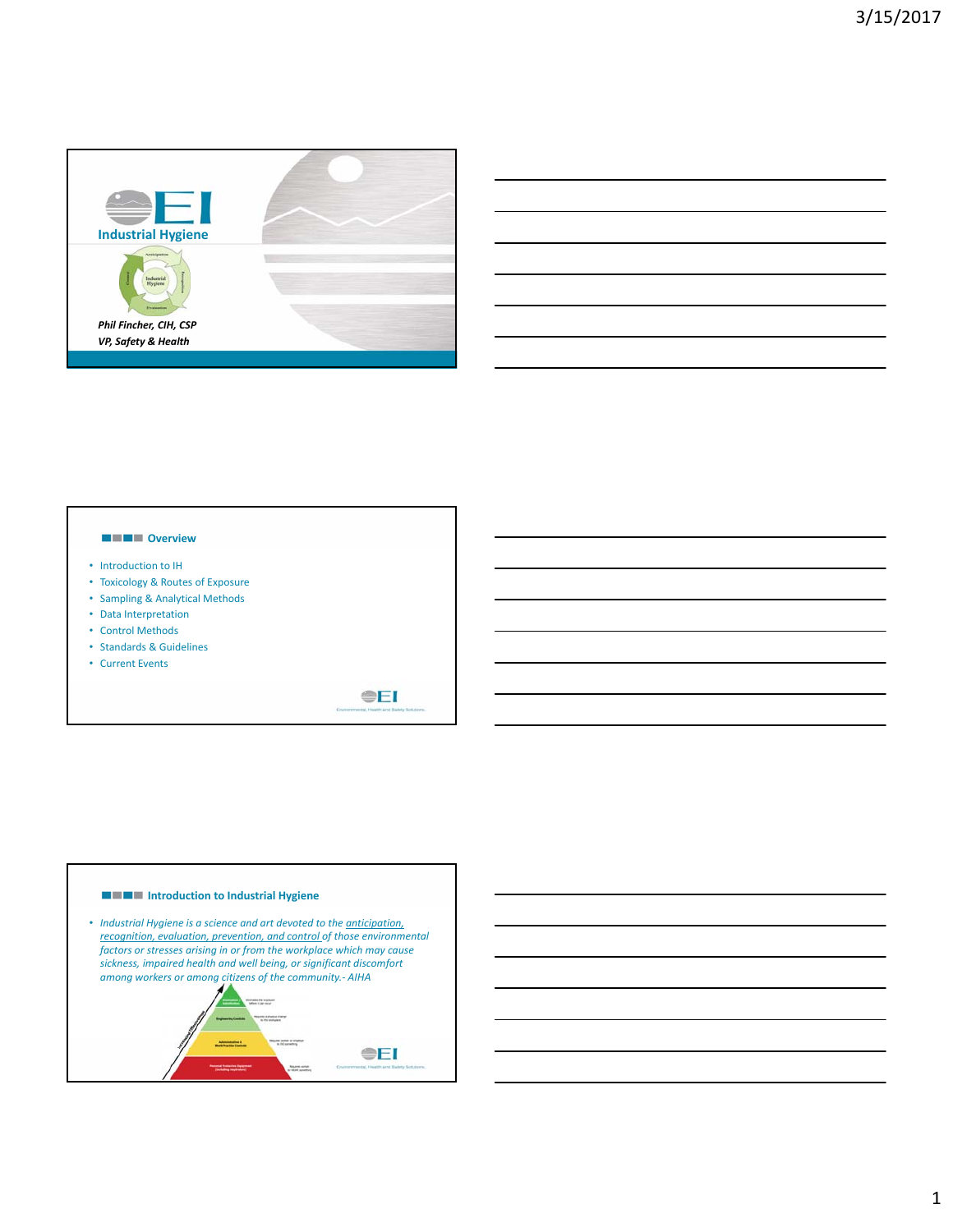

|  |                                                            | <u> 1989 - Johann Barn, amerikan berkema di sebagai berkema di sebagai berkema di sebagai berkema di sebagai ber</u> |
|--|------------------------------------------------------------|----------------------------------------------------------------------------------------------------------------------|
|  |                                                            | <u> 1989 - Johann Barn, amerikan bernama di sebagai bernama dan bernama di sebagai bernama di sebagai bernama di</u> |
|  |                                                            | <u> 1989 - Andrea Andrew Maria (h. 1989).</u>                                                                        |
|  |                                                            |                                                                                                                      |
|  |                                                            |                                                                                                                      |
|  | <u> 1989 - Johann Barn, amerikansk politiker (d. 1989)</u> | <u> 1989 - Andrea Andrew Maria (h. 1989).</u>                                                                        |



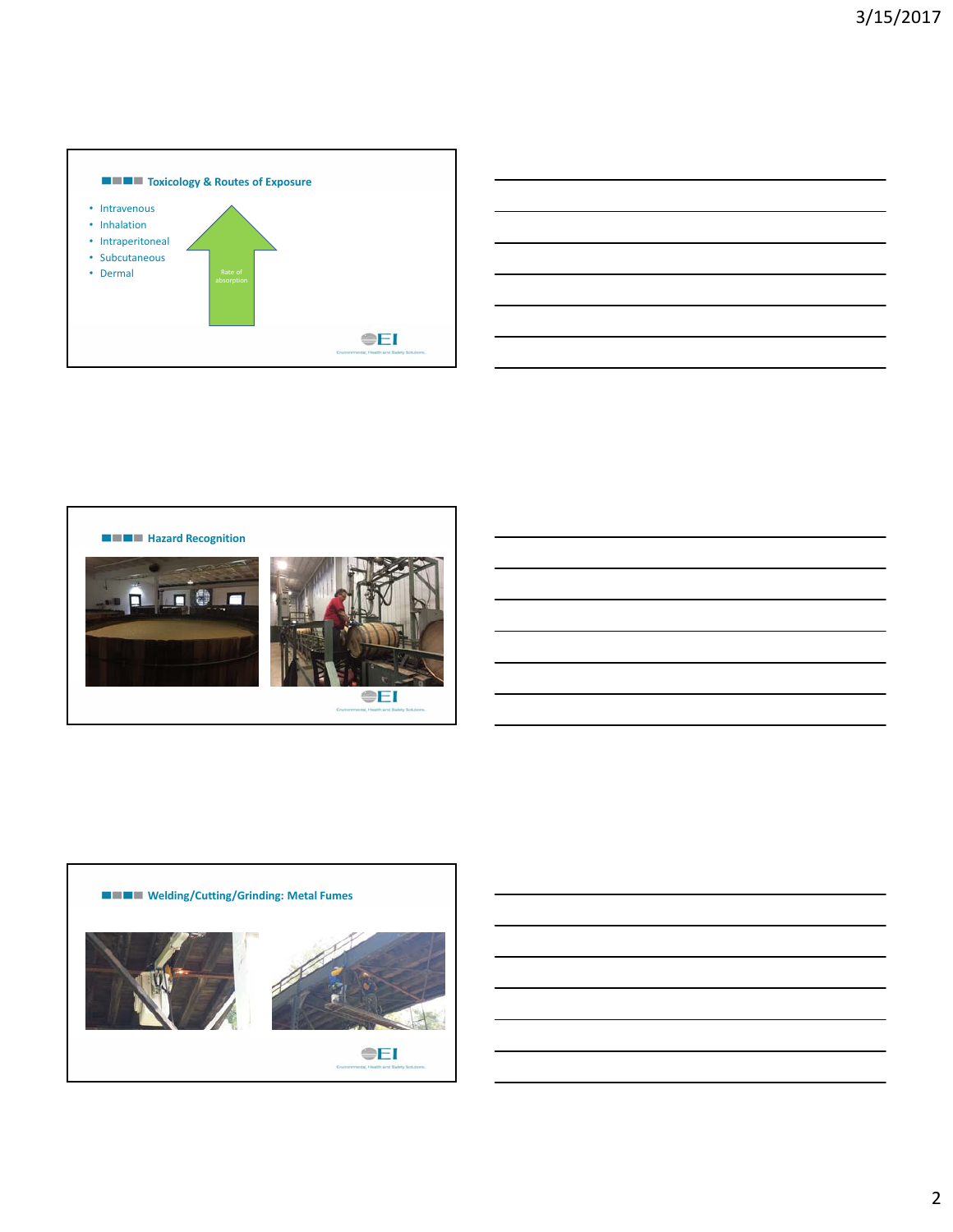



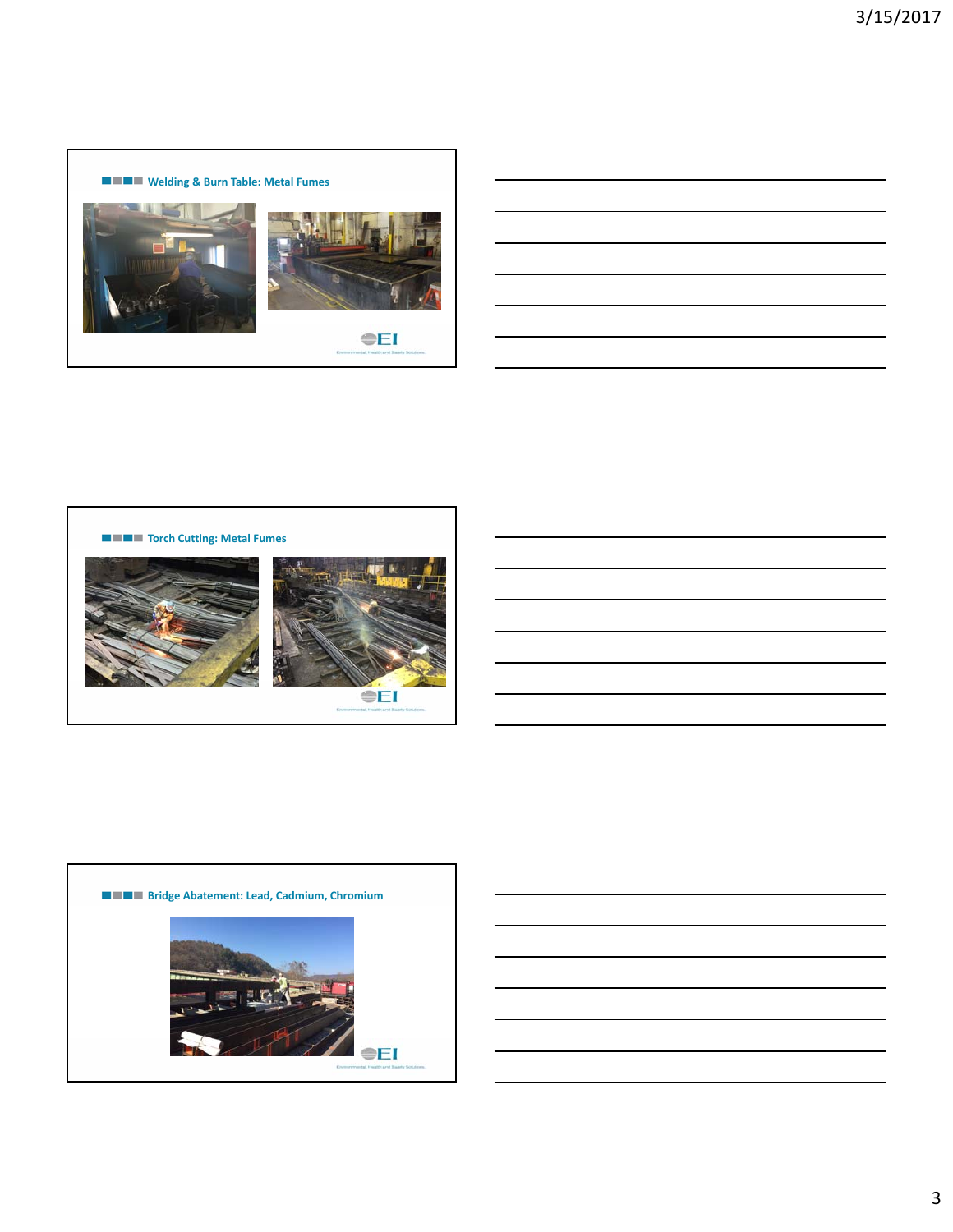



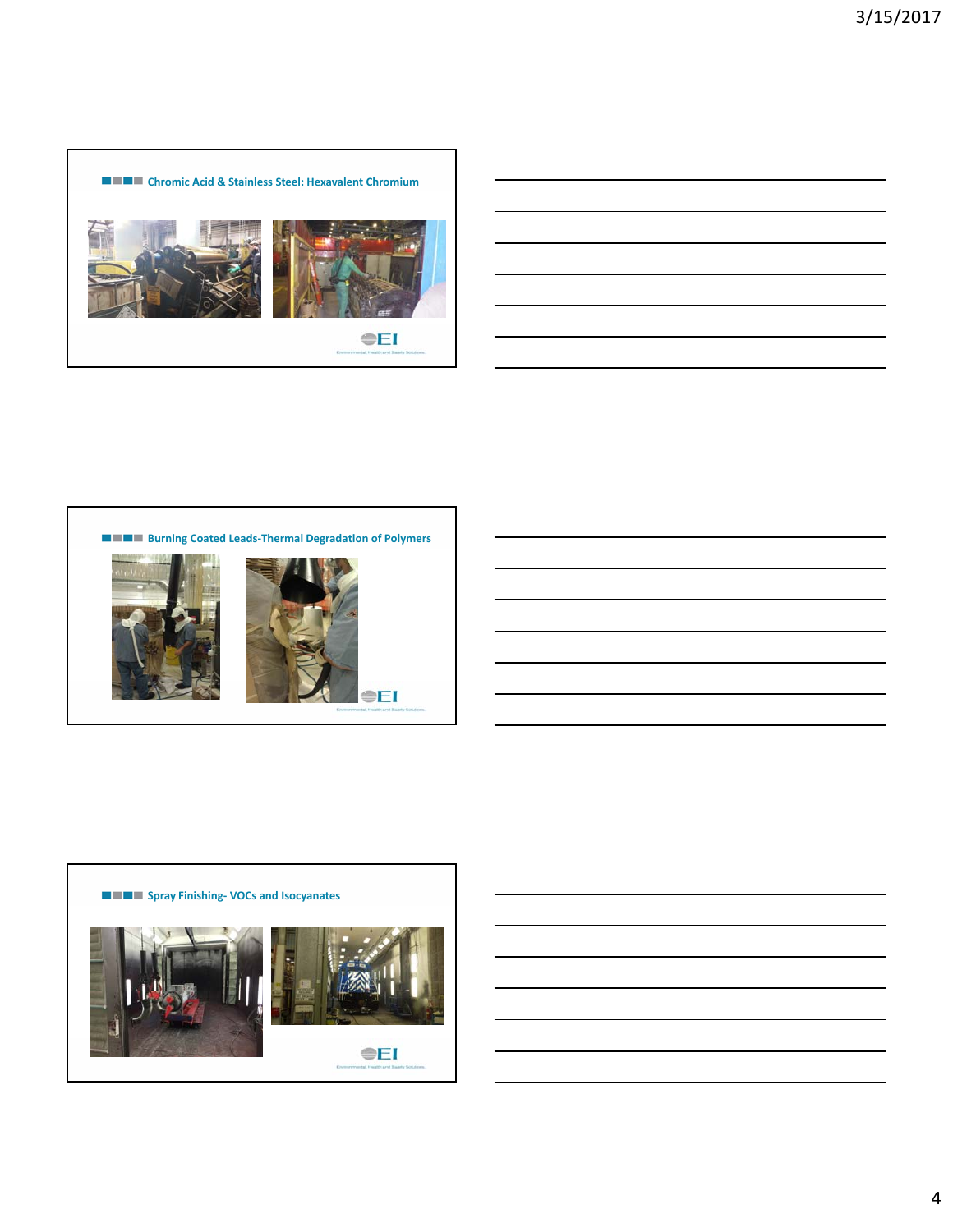



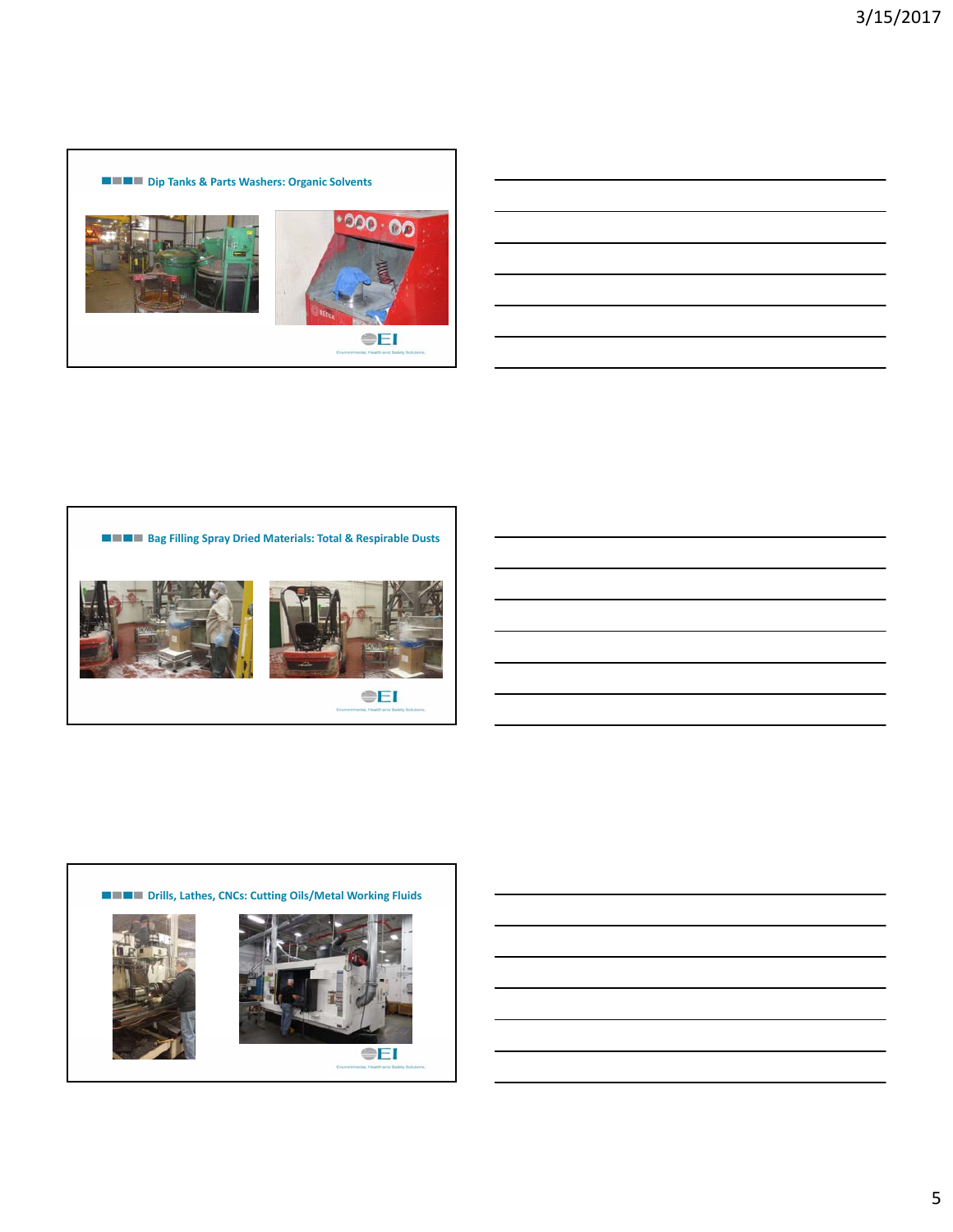



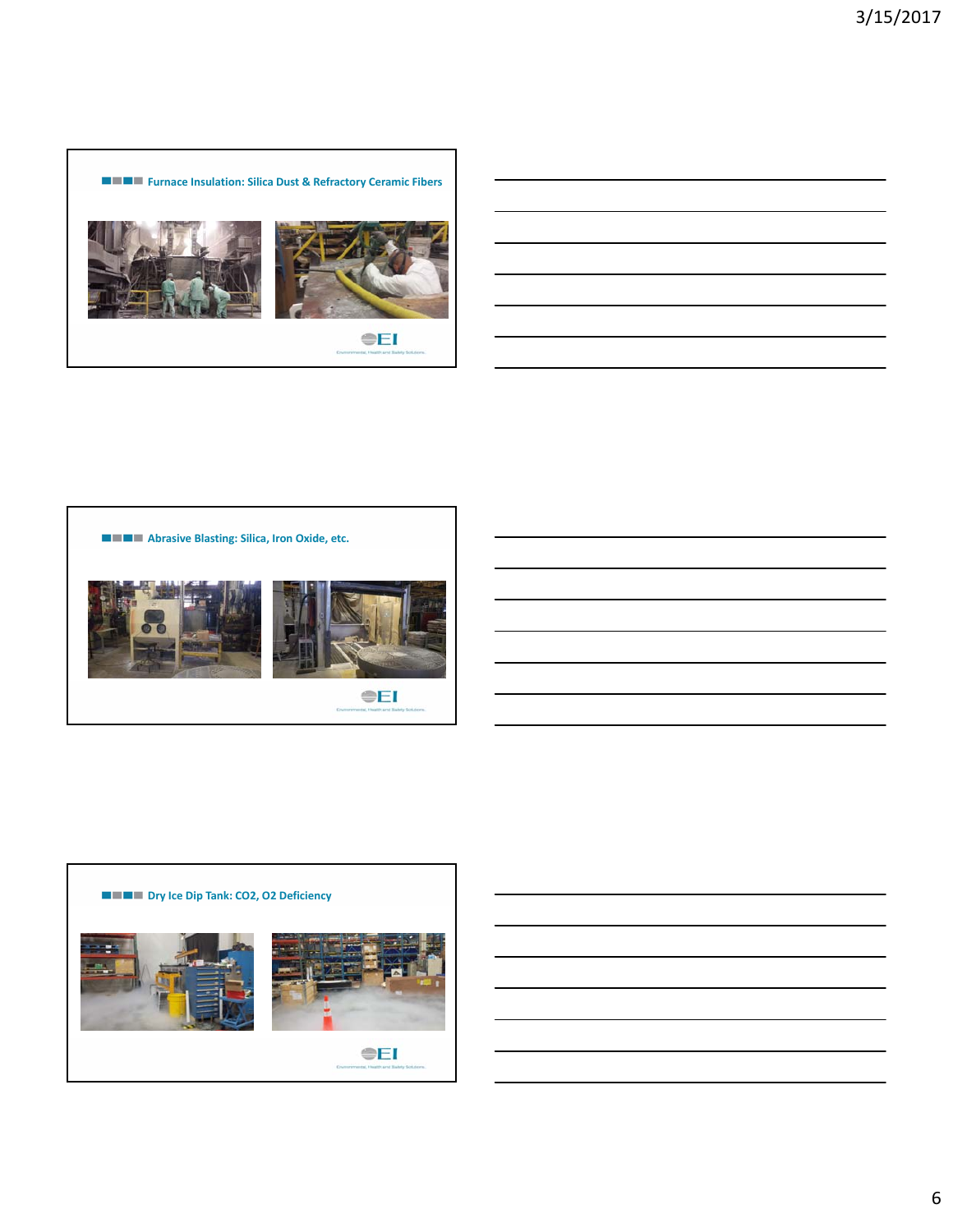





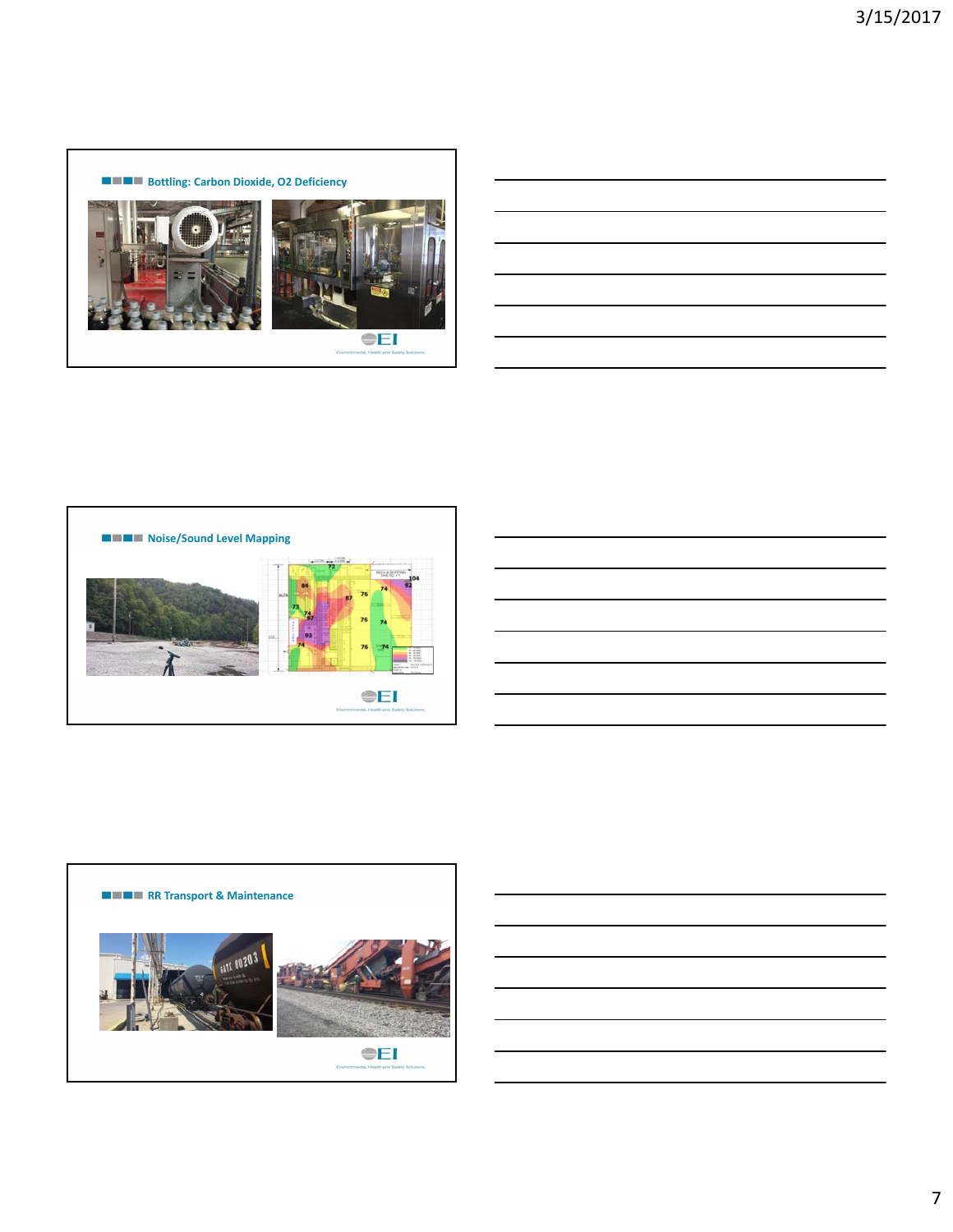



# **The Sampling Plan** • Why sample? • What to sample? • Where/who to sample? • How many? • How frequently? • What if: – No OEL (control banding approach) – No Method (surrogate materials) **OEI** • Whats next…employee notification, etc

8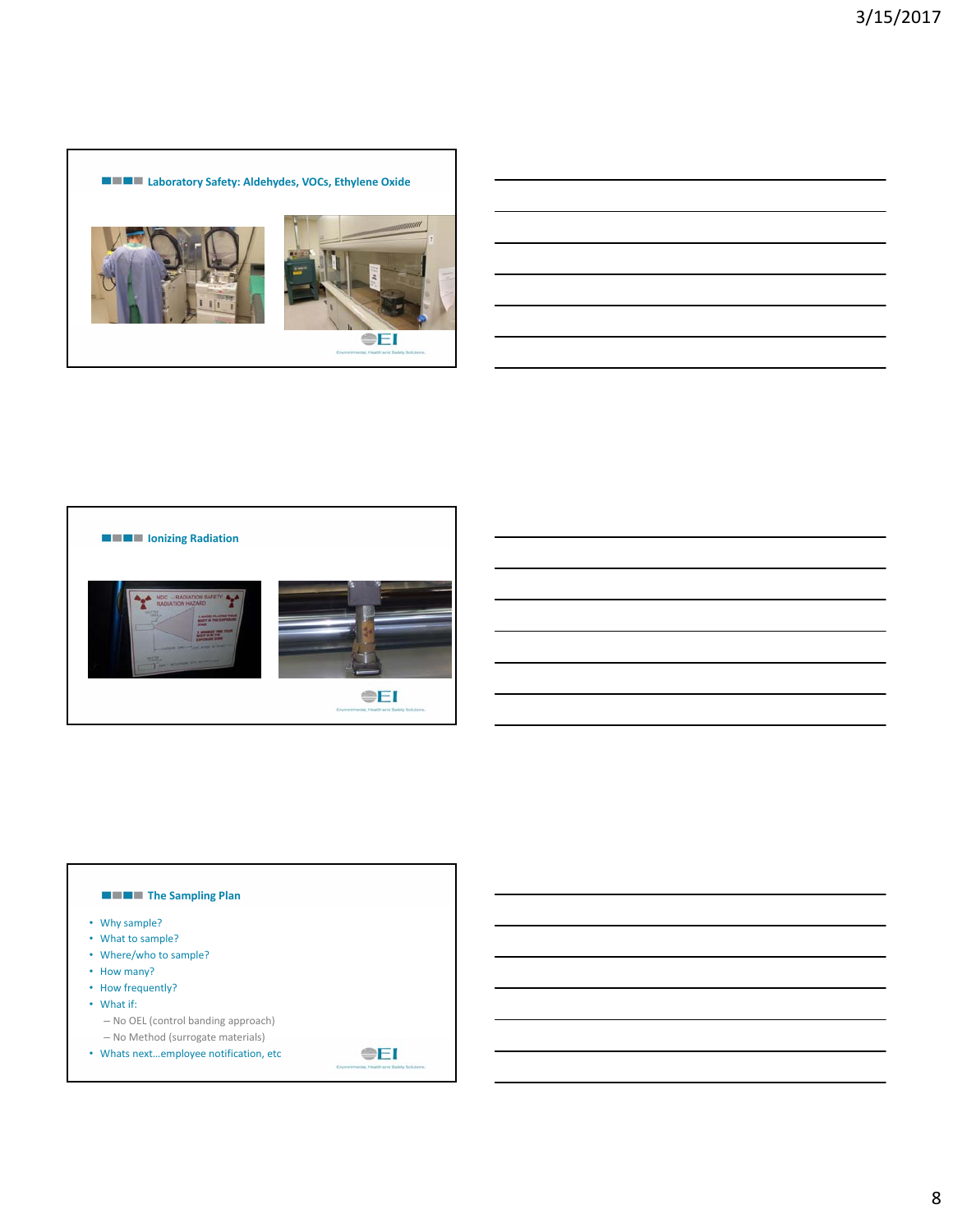

#### **NEWS** OSHA

- 1910 Subpart Z: Toxic & Hazardous Substances
	- 1910.1000, Z Tables: Limits for Air Contaminants
	- 1910.1002‐1910.1053: Chemical Specific Standards (Asbestos, Benzene, Cr 6, Silica, etc.)
- 1910 Subpart G: Occupational Health & Environmental Control
	- 1910.95: Occupational Noise Exposure
	- 1910.97: Nonionizing Radiation

**OEI** 

#### **Health Based Occupational Exposure Limits**

- ACGIH: American Conference of Governmental Industrial Hygienists – TLVs
- NIOSH: National Institute for Occupational Safety & Health – RELs
- AIHA: American Industrial Hygiene Association

– WEELs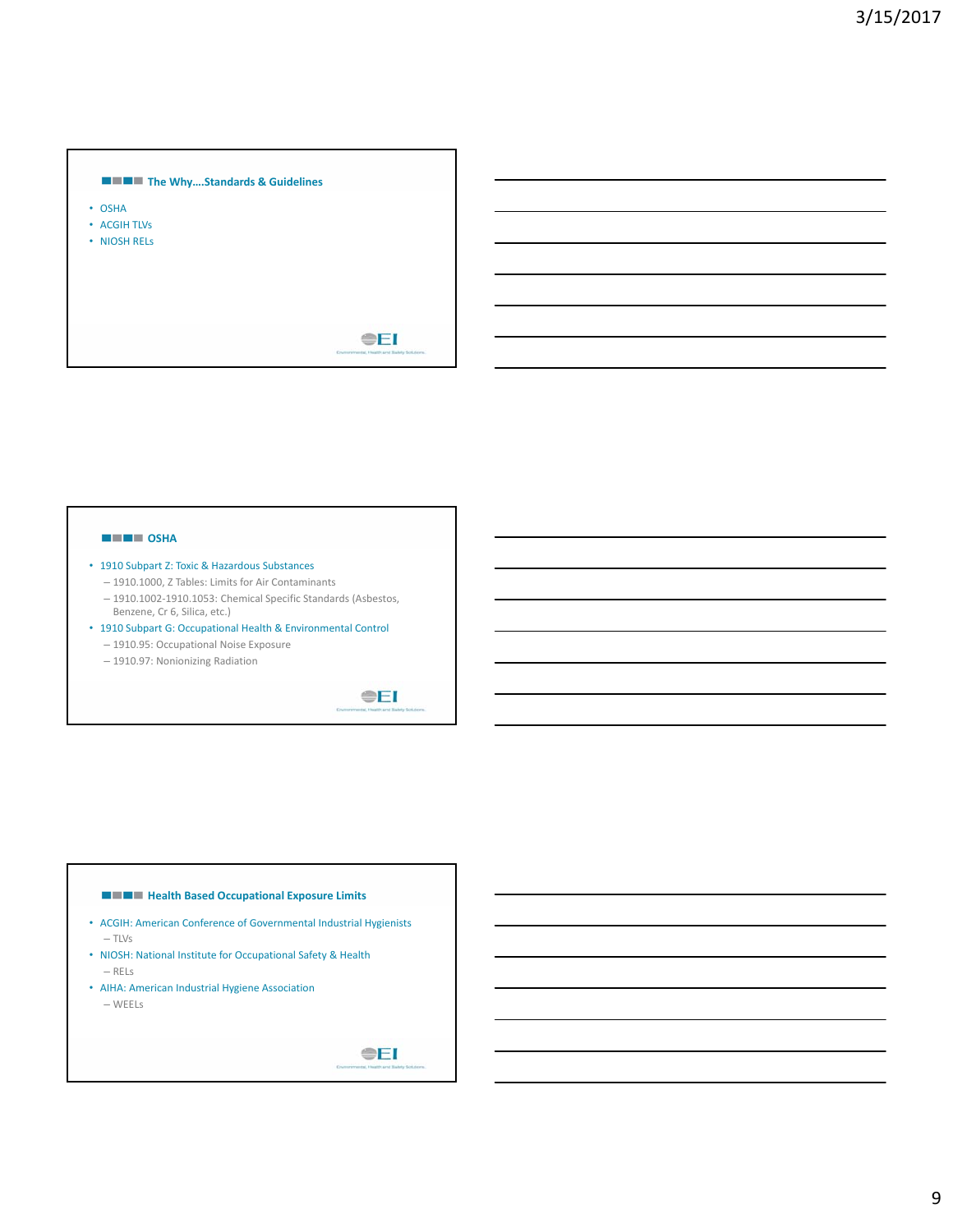# **What, How, Who…Developing a Sampling Plan**

- Raw Materials: Review Safety Data Sheets
- By‐Products: Temp/Pressure Dependent, SDS, Literature Review
- Determine if there is an Exposure Limit (OSHA, AGGIH, NIOSH)
- Determine if there is an approved Analytical Method – Calculate Sample Volume based on method limitations to ensure you have sufficient sample volume and do not overload sample media
- Identify Similar Exposure Groups (SEGs)
- Ready, set, sample

**OEI** 

**OEI** 

# **Analytical Methods**

- OSHA Sampling and Analytical Methods – https://www.osha.gov/dts/sltc/methods/index.html – Search by CAS# or Name (A‐Z)
- NIOSH Manual of Analytical Methods
	- https://www.cdc.gov/niosh/nmam/ – Search by CAS# or Name
- Selecting a Laboratory
- AIHA Laboratory Accreditation Program (AIHA‐LAP)

#### **How Many Samples**

- OSHA typically does not specify the number of samples required but sampling must be representative (shift length, tasks, etc.)
- Number of measurements depends on monitoring goal and SEG profile: – Highly variable production and exposures
	- 1 sample > 100% OEL or 1 sample <10% OEL: may be sufficient to determine if exposure are acceptable or unacceptable
	- 6 random samples per SEG recommended unless measured exposures are <10% OEL
	- 6‐10 samples sufficient to estimate mean and standard deviation for normally distributed population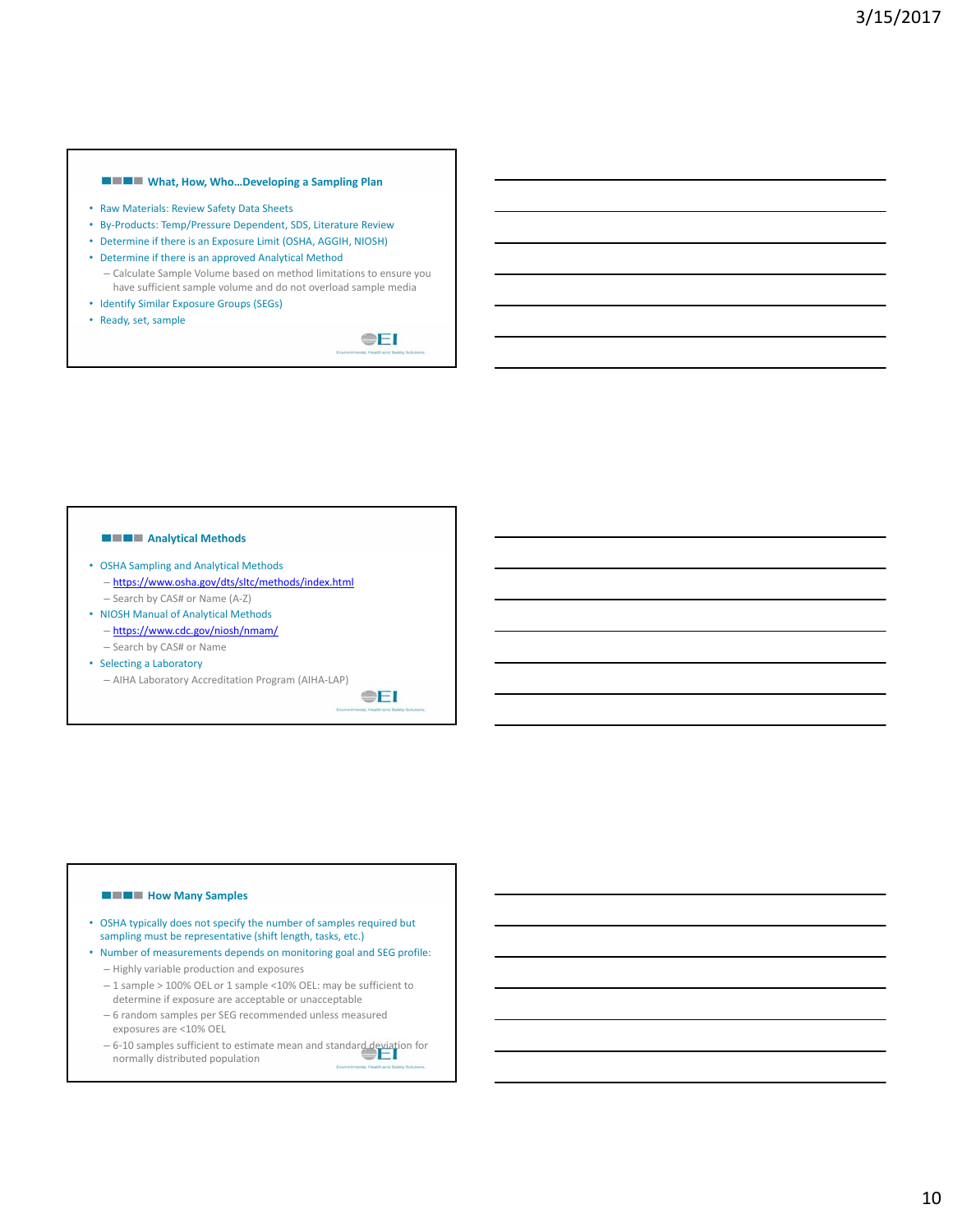

|                                                                                                                       |  | <u> 1989 - Johann Barn, mars ann an t-Amhainn an t-Amhainn an t-Amhainn an t-Amhainn an t-Amhainn an t-Amhainn an </u> |
|-----------------------------------------------------------------------------------------------------------------------|--|------------------------------------------------------------------------------------------------------------------------|
| <u> 1989 - Johann Stoff, deutscher Stoff, der Stoff, der Stoff, der Stoff, der Stoff, der Stoff, der Stoff, der S</u> |  |                                                                                                                        |
| <u> 1989 - Johann Stoff, deutscher Stoff, der Stoff, der Stoff, der Stoff, der Stoff, der Stoff, der Stoff, der S</u> |  | $\overline{\phantom{a}}$                                                                                               |
|                                                                                                                       |  | <u> 1989 - Andrea Andrew Maria (h. 1989).</u>                                                                          |
|                                                                                                                       |  | <u> 1989 - Johann Barn, mars ann an t-Amhain ann an t-Amhain ann an t-Amhain ann an t-Amhain an t-Amhain ann an t-</u> |
|                                                                                                                       |  |                                                                                                                        |

L,

# **Sampling & Analytical Methods** • Dust, Mist, Fumes • Gases, Vapors • Noise Dosimetry • Sound Level Survey • OBA • Calibration/QC **OEI**

# **Particulates: Dust, Mist, Fume**

- Integrated air sampling= pump + filter cassette
- Pump flow rate= 0.5-4 LPM
- Sample cassette= PVC, MCE
- Pre/post calibration with primary calibration standard
- Samples analyzed by AIHA Accredited Laboratory

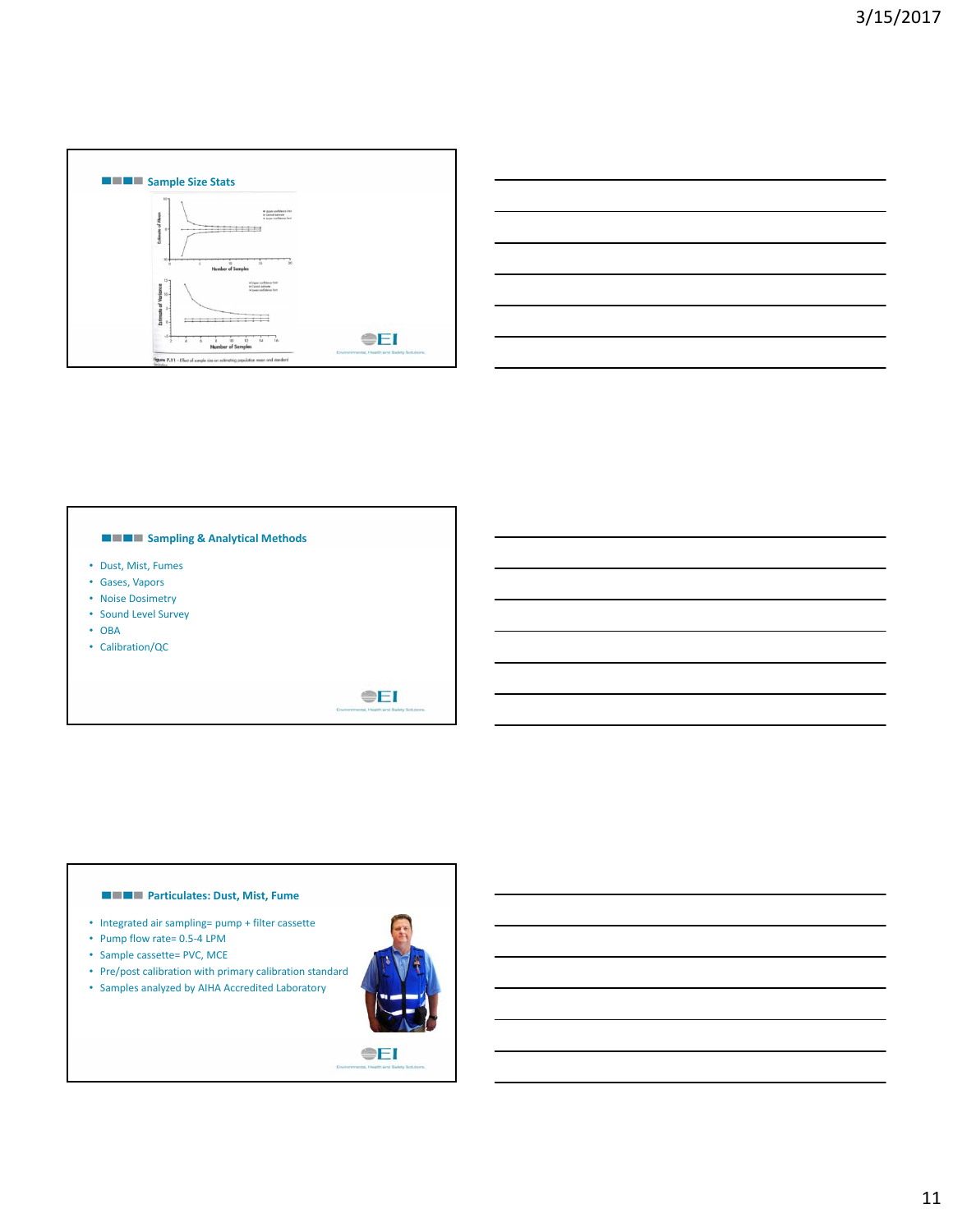







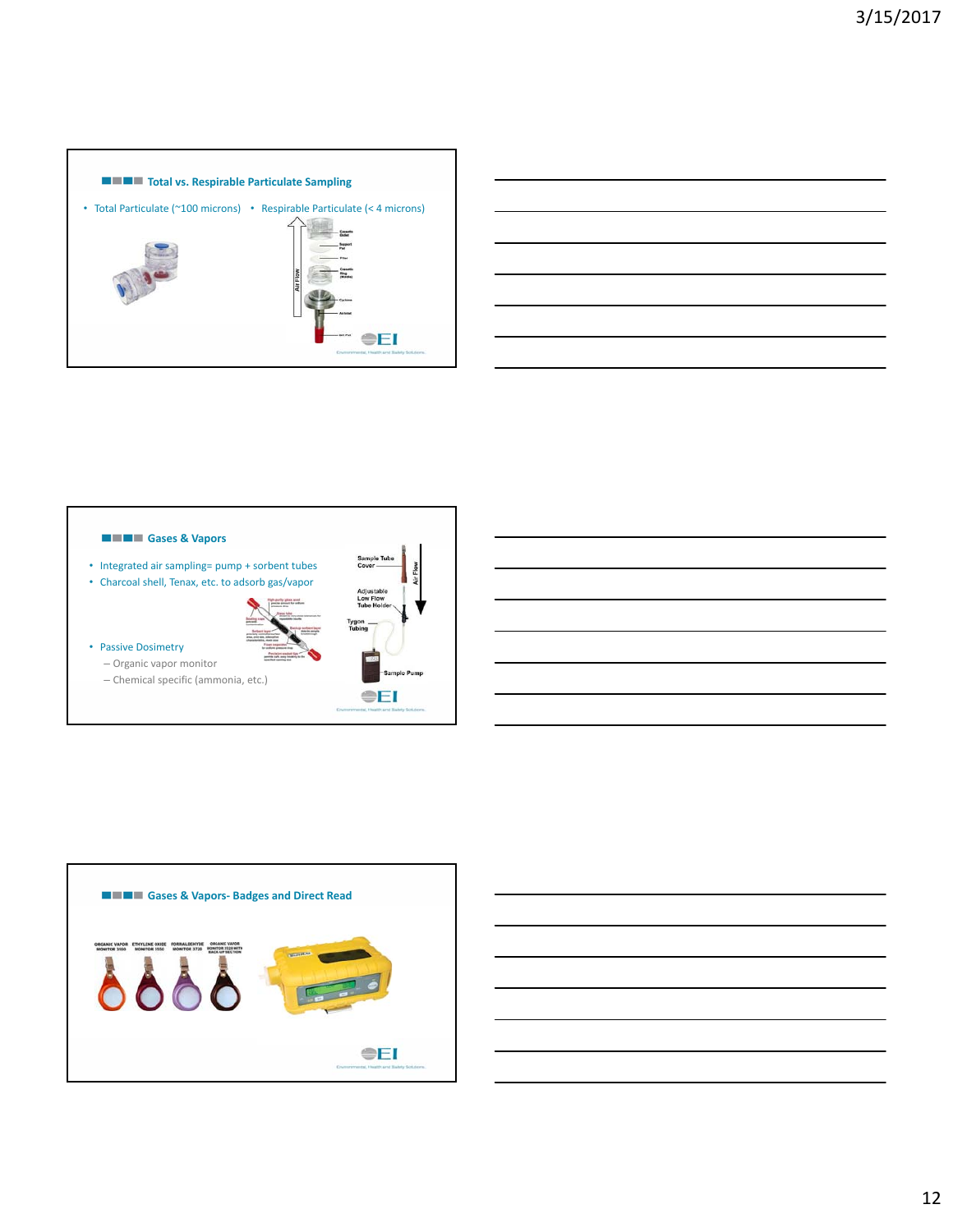





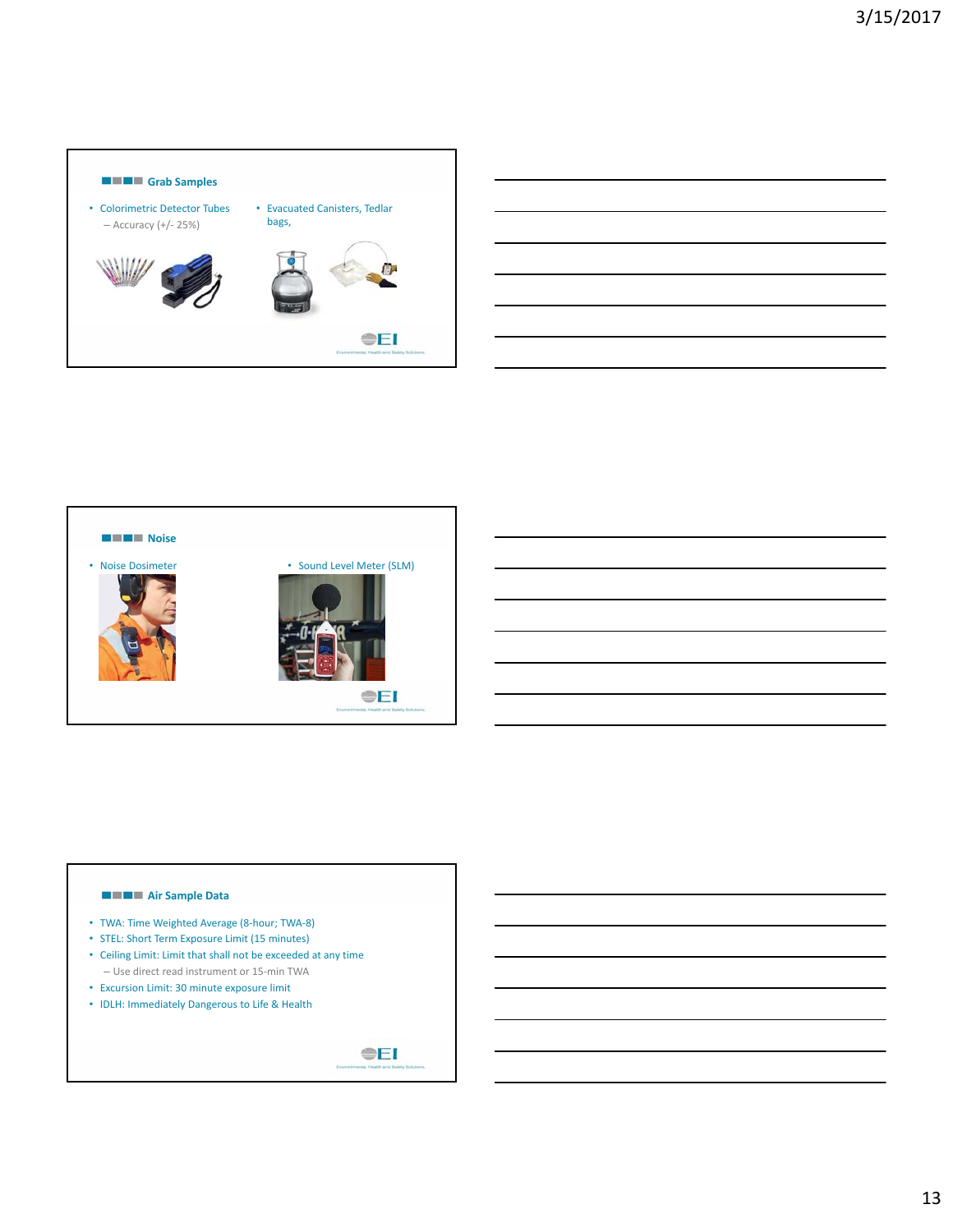#### **Noise Data**

\* Noise dosimetry data collected using two separate criterion levels and must be compared to the Action Level and PEL

#### **Hearing Conservation**

- **Permissible Exposure Limit**
- 85 dBA Action Level – 50% Dose – 80‐130 dB
- 90 dBA PEL – 100% Dose
- - 90‐130 dB

 $E$ 

#### **WHAT's Next**

- Employee notification (5‐15 days upon receipt of results)
- Controls or corrective actions
- Follow‐up sampling
	- Dependent on hazard and exposure
	- OSHA chemical specific standards typically every 3 mos if > PEL; or every 6 mos if >AL.
	- Changes in process or work practices that may increase exposures
	- Best practice every 1‐3 yrs



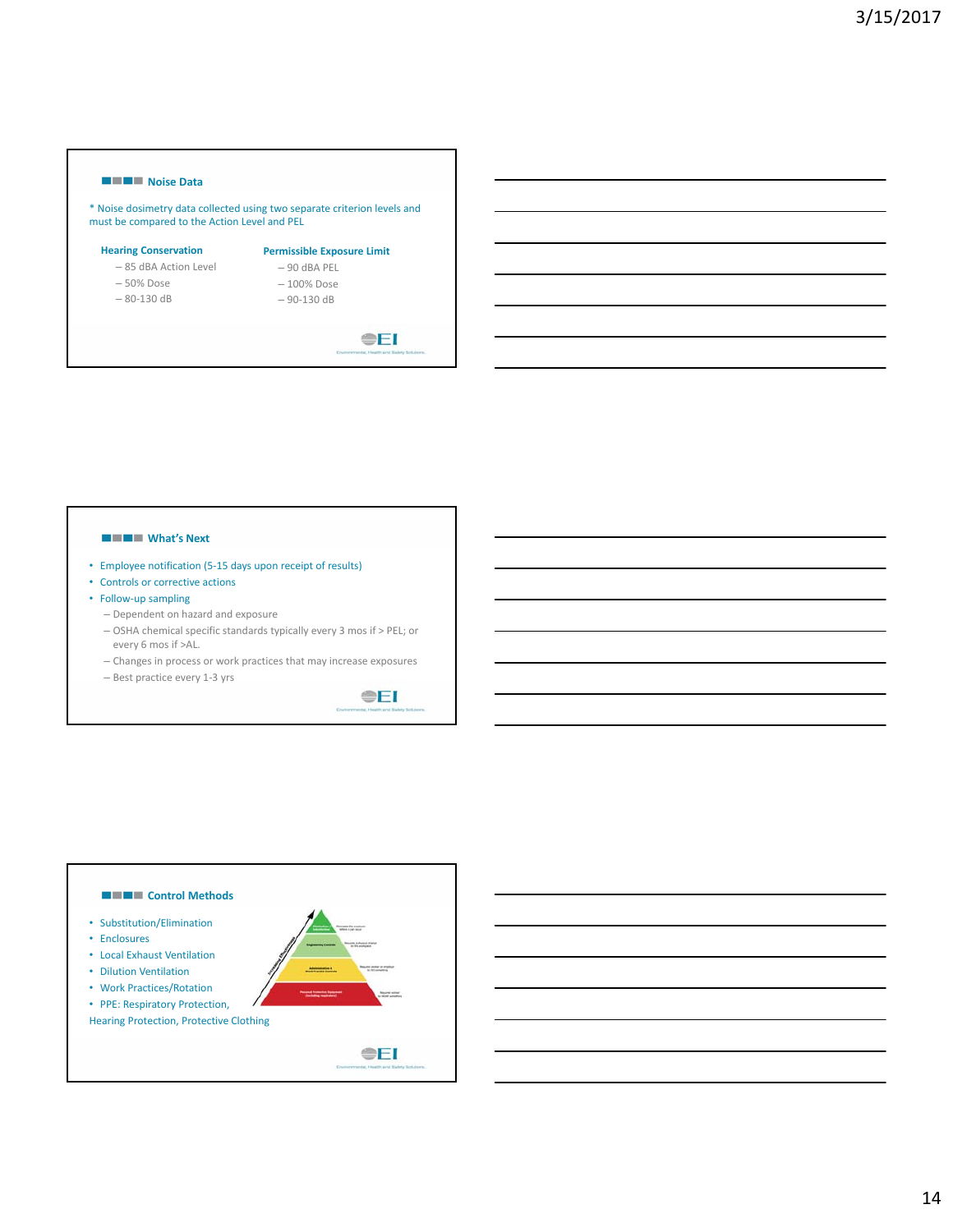# **Local Exhaust Ventilation** a. **OEI**



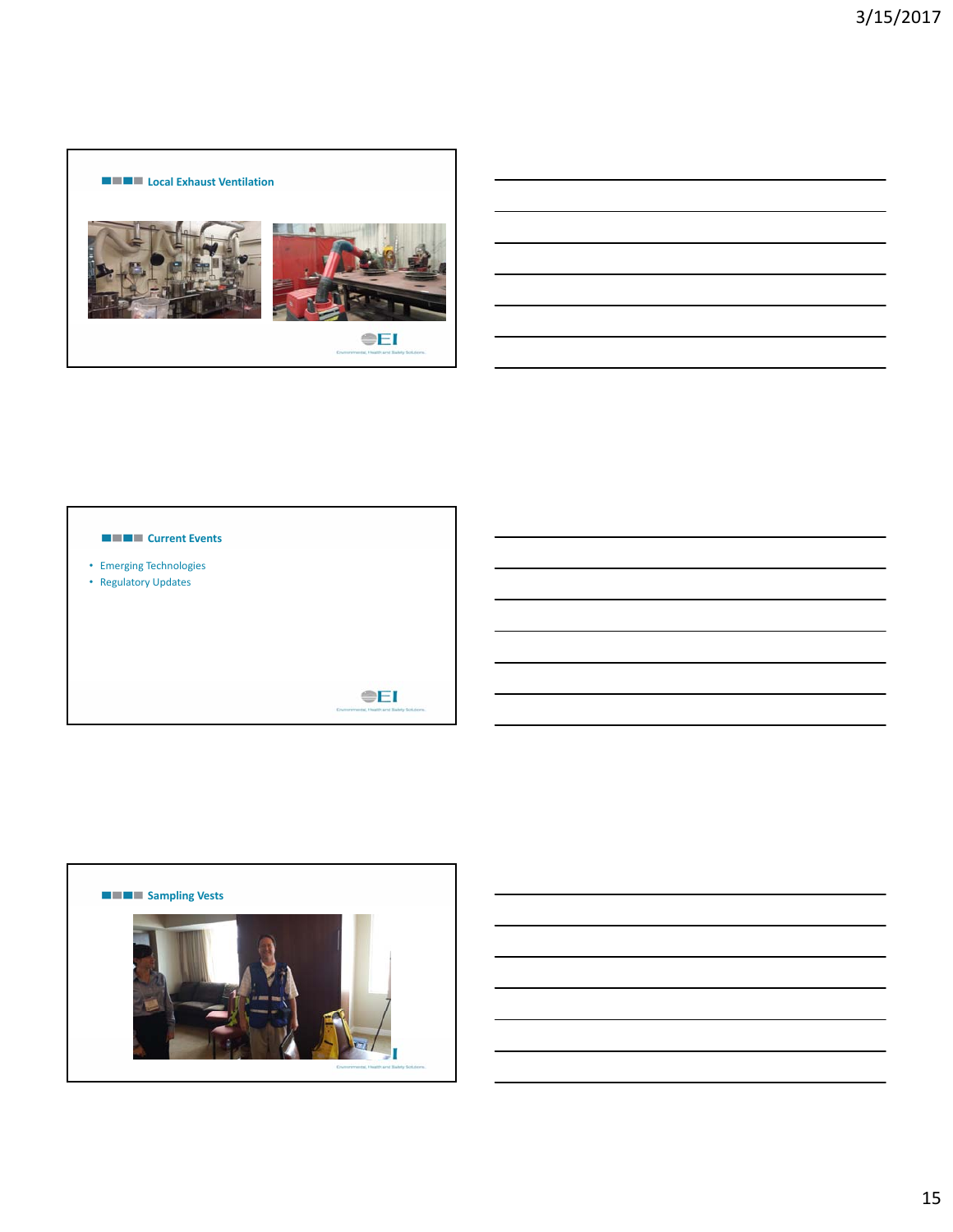

| <u> 1989 - Andrea Andrew Maria (h. 1989).</u>                                                                        |  |  |
|----------------------------------------------------------------------------------------------------------------------|--|--|
| <u> 1989 - Andrea Andrea Andrea Andrea Andrea Andrea Andrea Andrea Andrea Andrea Andrea Andrea Andrea Andrea And</u> |  |  |
| <u> 1989 - Andrea Andrew Maria (h. 1989).</u>                                                                        |  |  |
| <u> 1989 - Andrea Andrew Maria (h. 1989).</u>                                                                        |  |  |
| <u> 1989 - Andrea Andrew Maria (h. 1989).</u>                                                                        |  |  |
|                                                                                                                      |  |  |



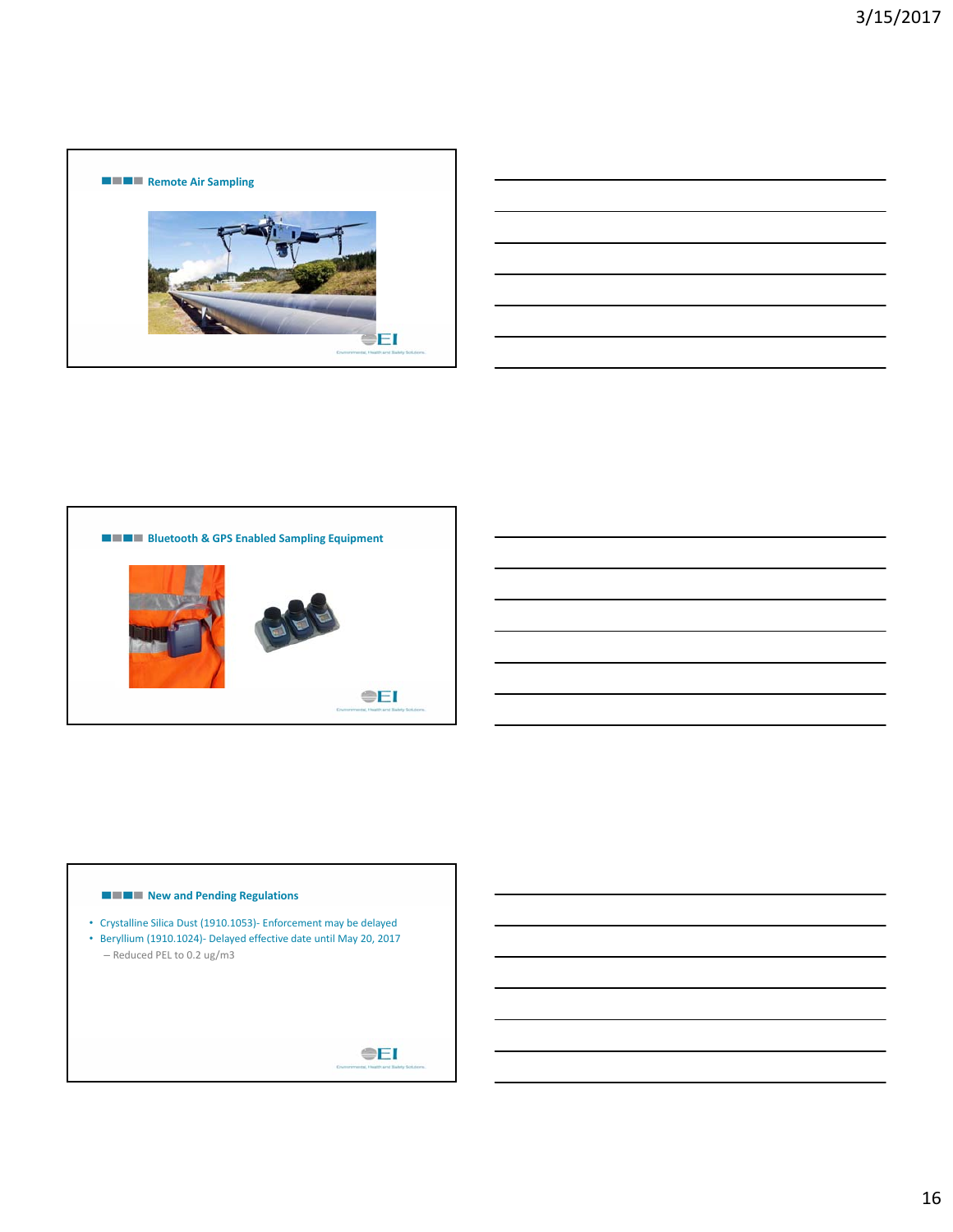# **So... What's Covered in 1910.1053?**

- Respirable crystalline silica standard applies to:
- All Occupational Exposures, except
	- Construction (1926.1153)
	- Agriculture ‐ as defined in 1928
	- *Employers with objective data that exposures will remain below the Action Level under any foreseeable conditions*



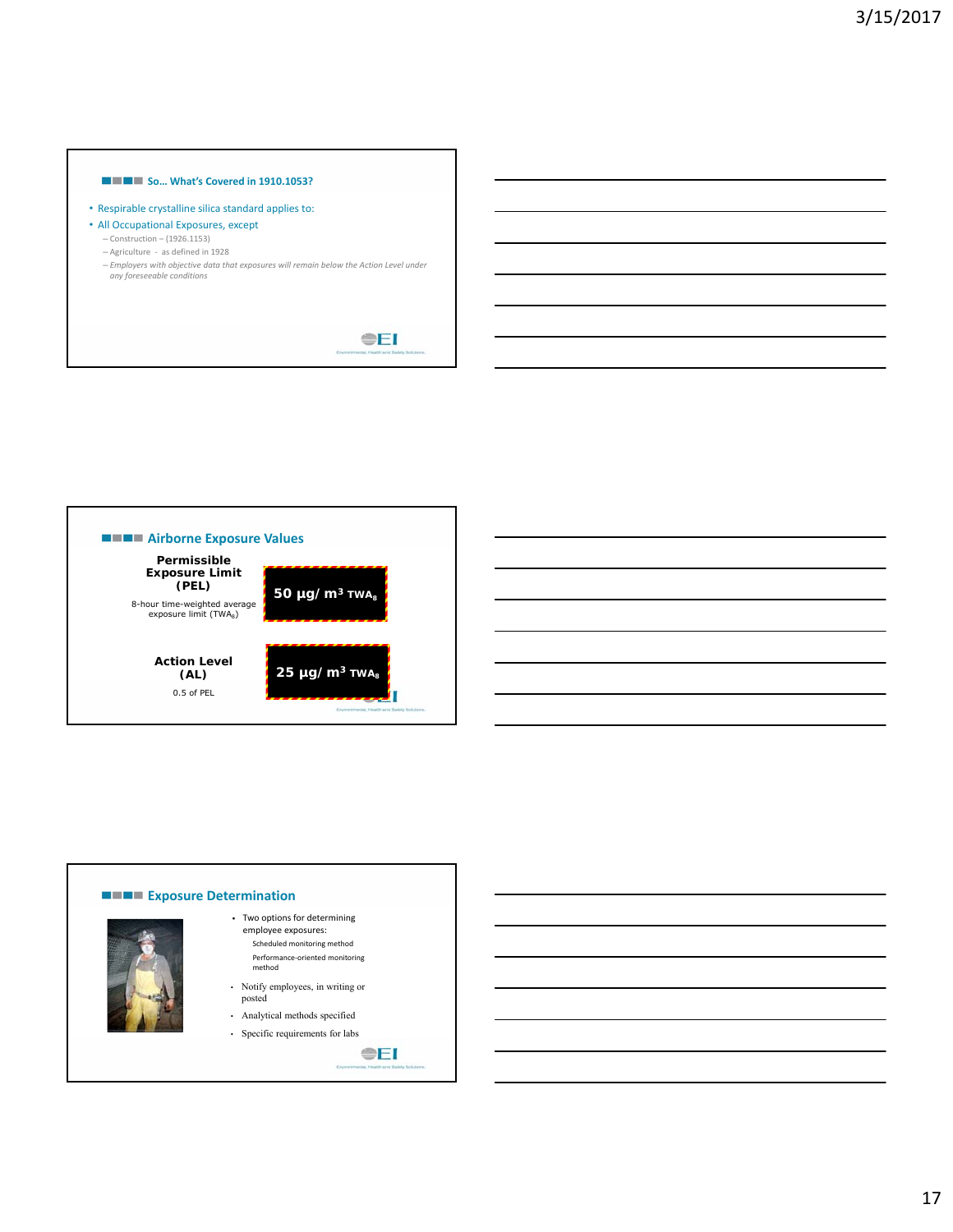





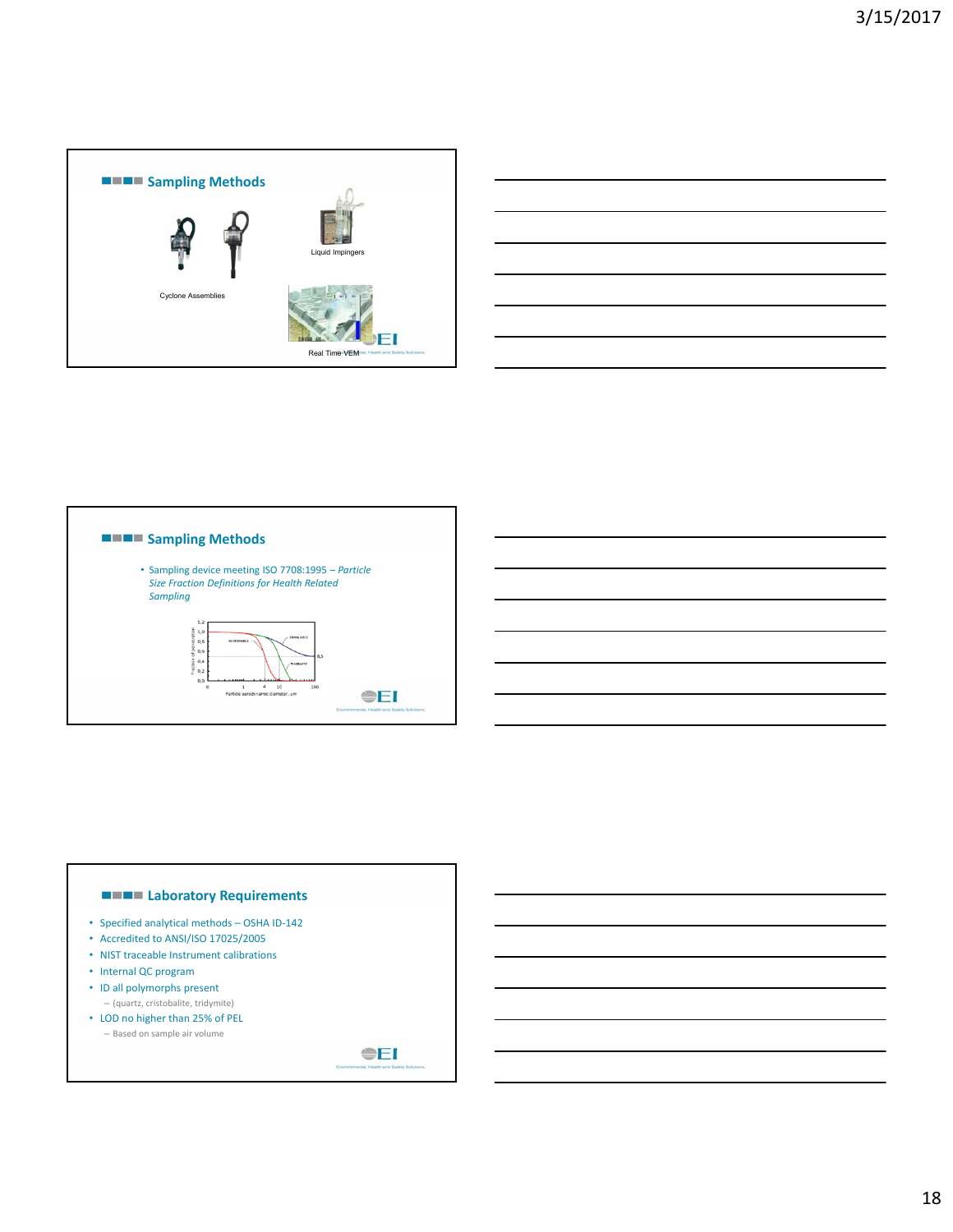

| <u> The Communication of the Communication of the Communication of the Communication of the Communication of the Co</u> |  |  |
|-------------------------------------------------------------------------------------------------------------------------|--|--|
|                                                                                                                         |  |  |
|                                                                                                                         |  |  |
| and the contract of the contract of the                                                                                 |  |  |
|                                                                                                                         |  |  |
|                                                                                                                         |  |  |



# **ESTABLISHMENT OF Regulated Areas**

- Establish where  $TWA_8$  > PEL
- Must be demarcated with limited access
- Signs must be posted
- Provide and require the use of respirators to all entrants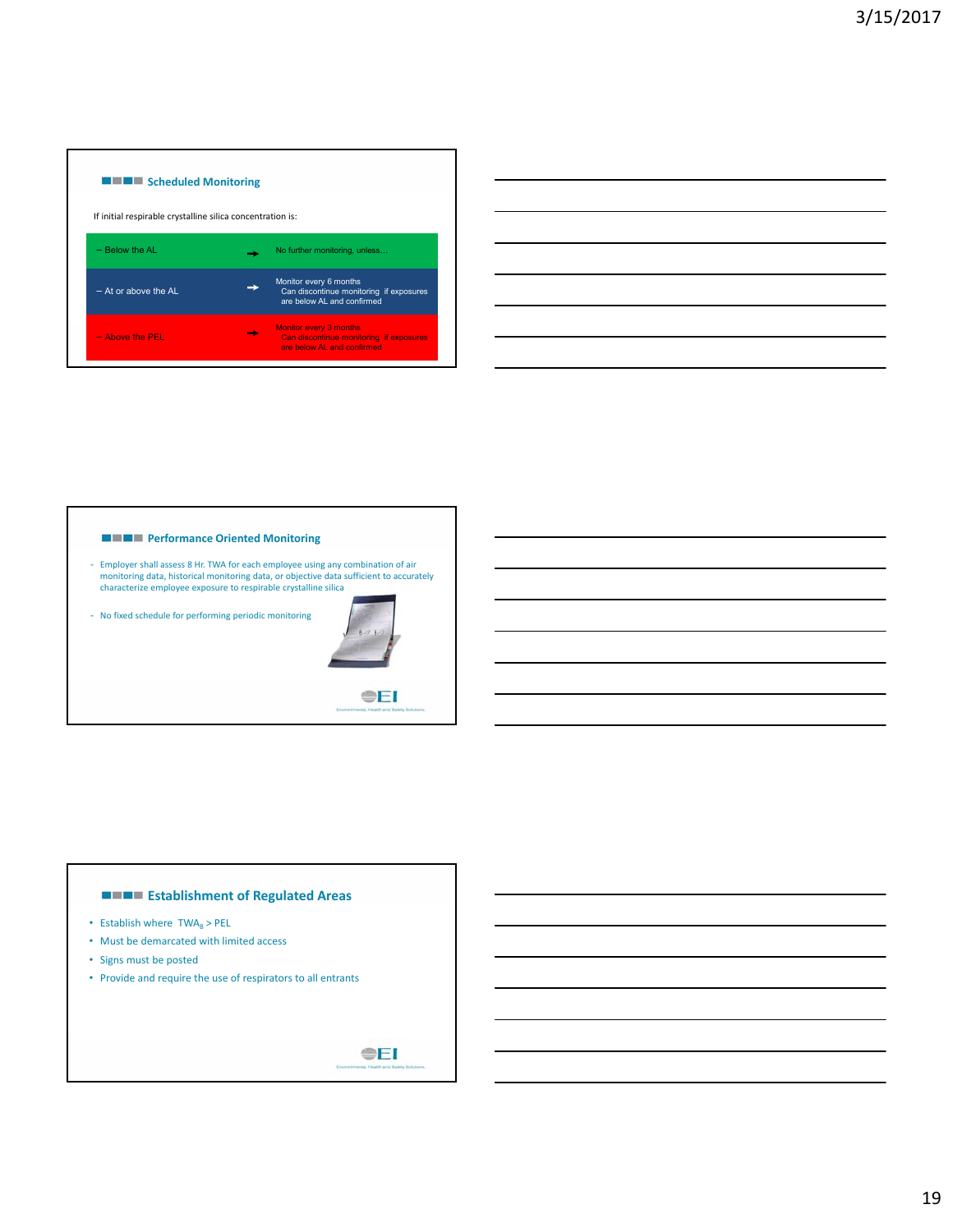# **Methods of Compliance**

#### Engineering and work practice controls

- Shall be used to reduce exposure to or below the PEL.
- unless the employer can demonstrate that such controls are not feasible.
- When not sufficient to reduce employee exposure to or below the PEL, the employer shall nonetheless use them to reduce employee exposure to the lowest feasible level,
- and shall supplement them with the use of respirators

**OEI** 



# **Housekeeping**

- Shall not use dry sweeping or brushing where it could cause exposure, *except where HEPA‐filter vacuuming or wet methods are not feasible*.
- Compressed air, dry sweeping, and dry brushing shall not be used to clean clothing *unless as a part of a system that captures the dust cloud created.*



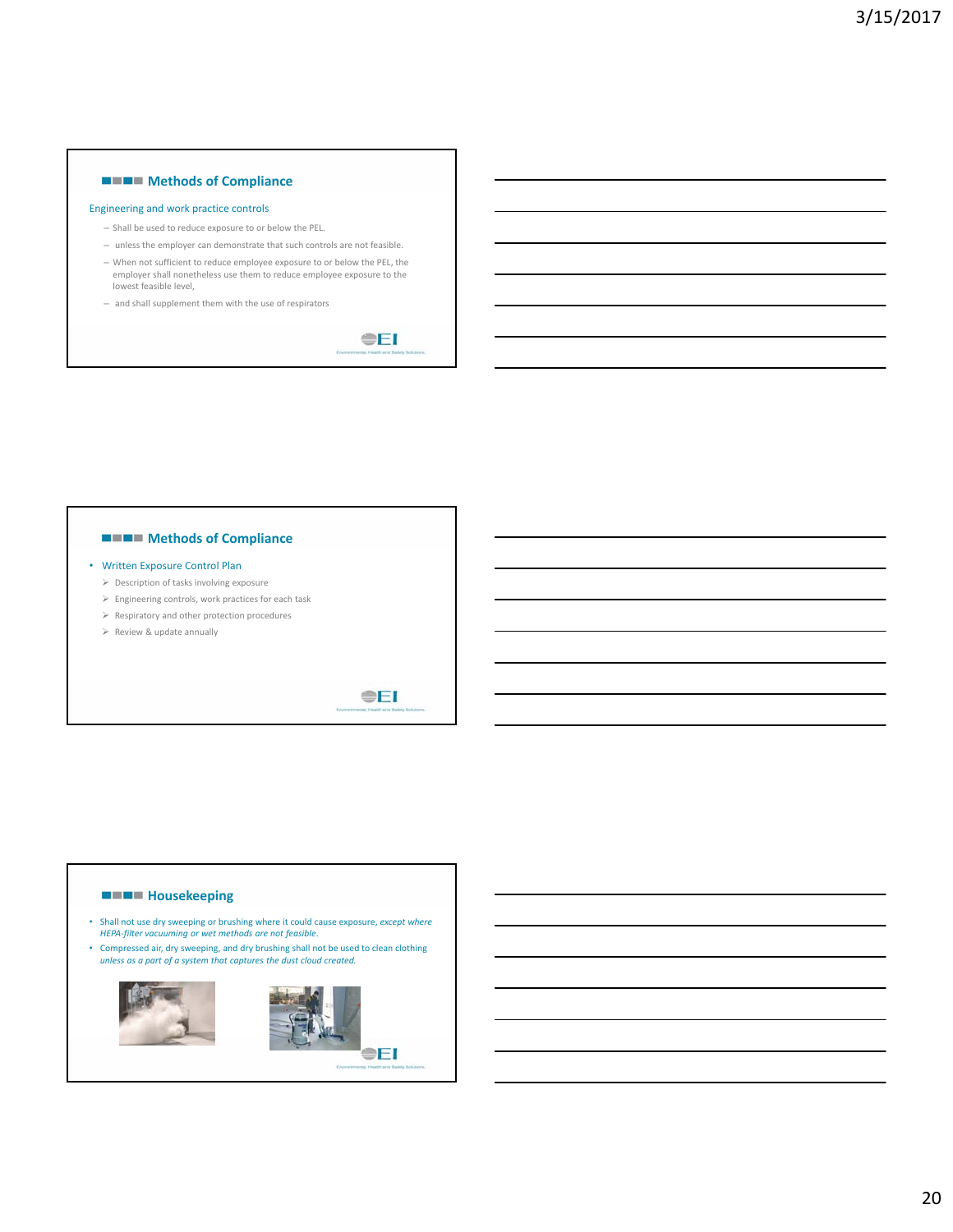# **Respiratory Protection**

#### • When will you need respiratory protection?

- Where PEL is exceeded during periods necessary to install or implement feasible engineering and work practice controls
- Where exposures exceed the PEL during work operations for which engineering and work practice controls are not feasible
- Operations where all feasible controls have been used and exposures are still above the PEL
- During periods when the employee is in a regulated area

#### **MEDIA** Medical Surveillance

- Exposed at or above the AL( 25 µg/m3) for 30 or more days per year – Within 30 days of initial assignment, unless within the last three years – At least every three years or as recommended by PLHCP
- Contents of exam
	- Medical & work history
	- Physical exam (respiratory system)
	- Chest X‐ray (interpreted by NIOSH certified "B" reader)
	- PFT (NIOSH approved technician)
	- TB test

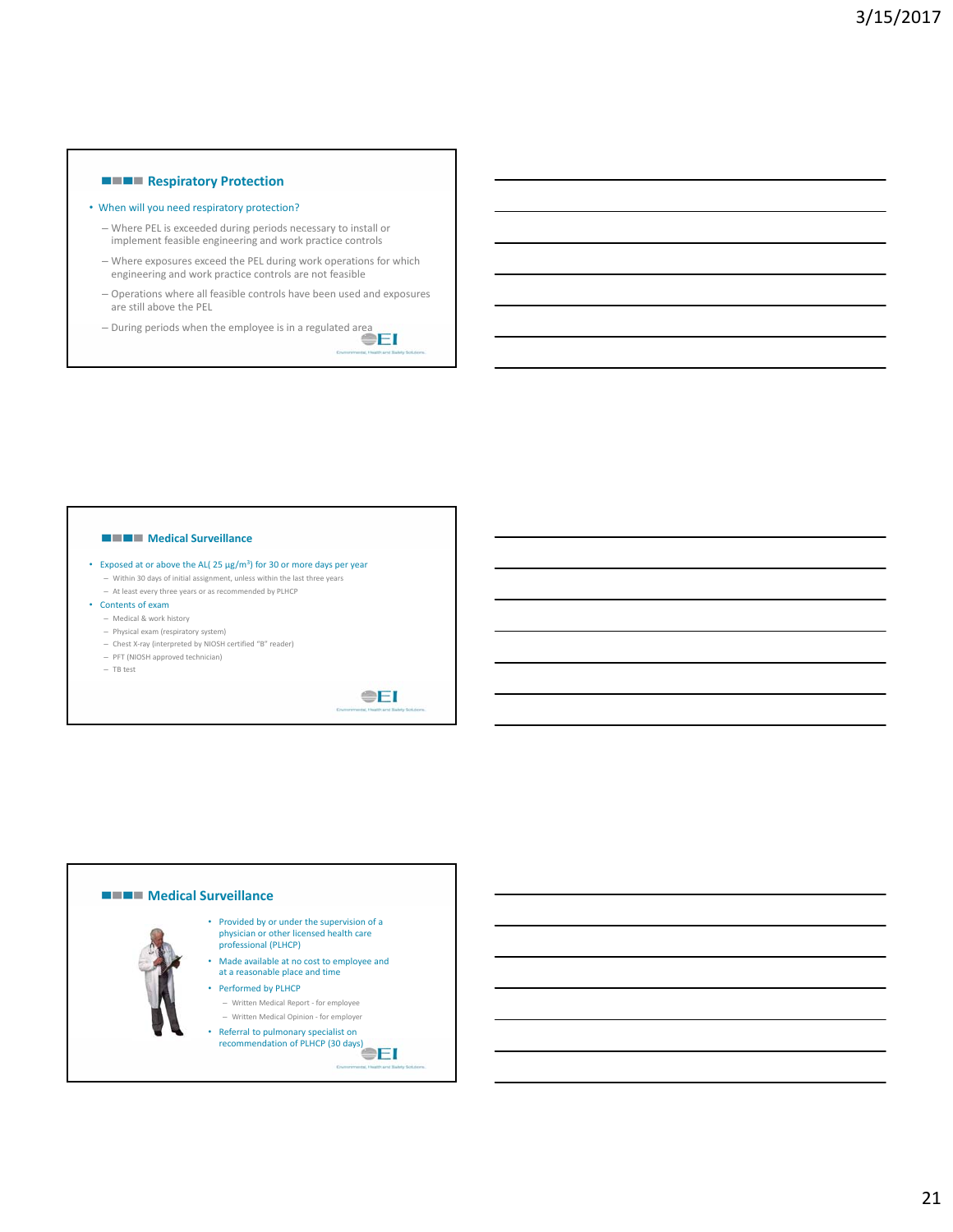

## • Hazard Communication

- Specific to respirable crystalline silica
- Container labels, SDS
- ensure that at least the following hazards are addressed: cancer, lung effects, immune system effects, and kidney effects.

#### • *Signs shall be posted* at all entrances to regulated areas

DANGER RESPIRABLE CRYSTALLINE SILICA MAY CAUSE CANCER CAUSES DAMAGE TO LUNGS WEAR RESPIRATORY PROTECTION IN THIS AREA AUTHORIZED PERSONNEL ONLY



# **EMPLE** Employee Information & Training

- Assure that each employee covered by this section can demonstrate knowledge and understanding of the following:
	- Health hazards associated with exposure to RCS
	- Specific operations in the work area that can result in exposure to RCS, especially those > PEL
	- Specific protection procedures (engineering controls, work practices & respirators) • The contents of this section
	-
	- Purpose and description of medical surveillance program

**OEI** 

# **Additional Issues**

- Employer shall make a copy of this section readily available without cost to each covered employee.
- Recordkeeping
	- Air monitoring, objective data, medical surveillance, all in accord with 1910.1020
- Start up dates:
	- Effective Date: June 23, 2016
	- Medical Surveillance (>PEL): June 23, 2018 – Medical Surveillance (>AL): June 23, 2020
	- All others: June 23, 2018
	-
- Appendix A: Methods of Sample Analysis • Appendix B: Medical Surveillance Guidelines